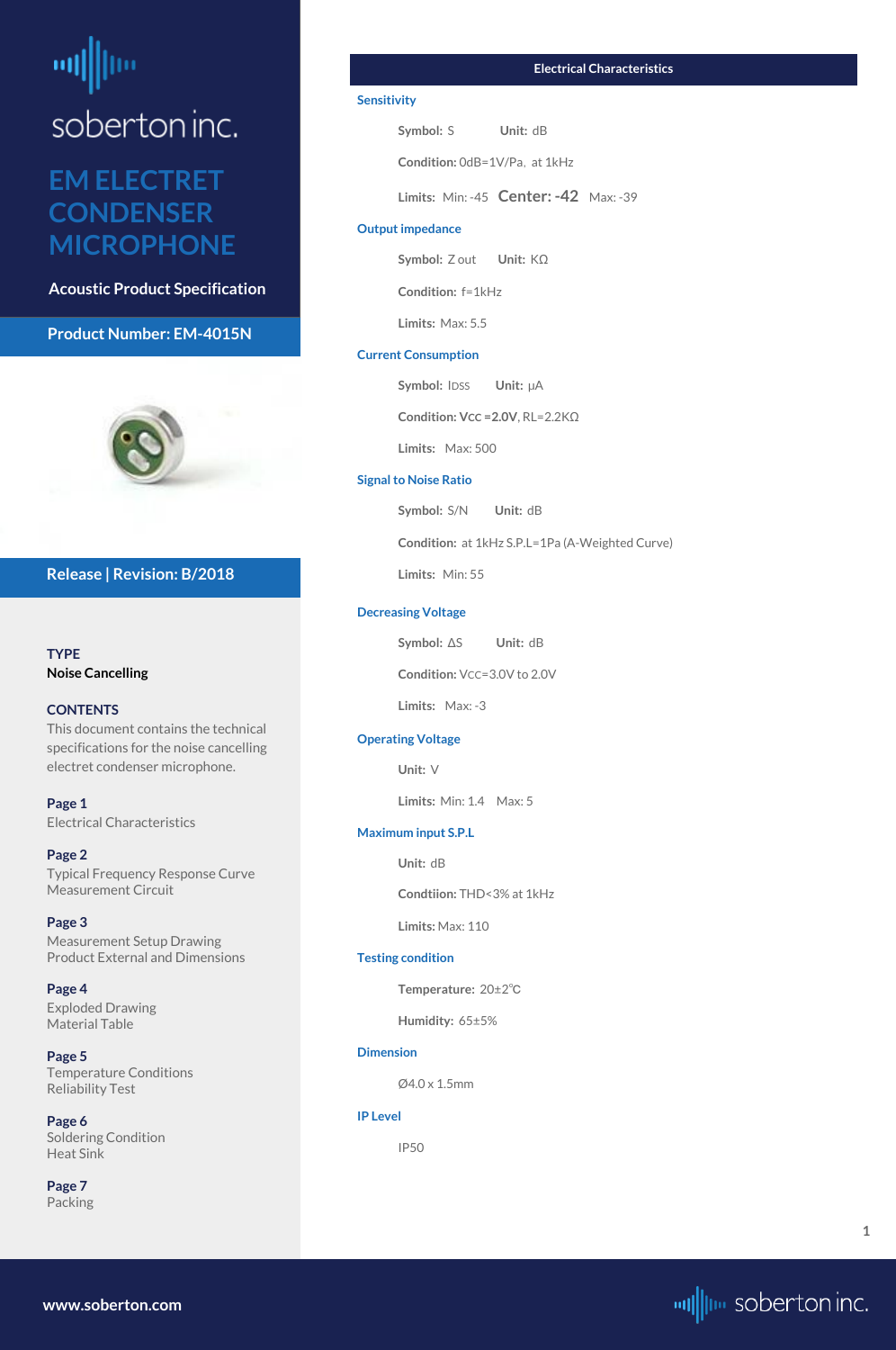# <span id="page-1-0"></span>ᆒ

soberton inc.

### **EM ELECTRET CONDENSER MICROPHONE**

**Acoustic Product Specification**

**Product Number: EM-4015N**



### **TYPE Noise Cancelling**

### **CONTENTS**

This document contains the technical specifications for the noise cancelling electret condenser microphone.

**[Page 1](#page-0-0)** [Electrical Characteri](#page-0-0)stics

### **Page 2**

Typical Frequency Response Curve Measurement Circuit

### **[Page 3](#page-2-0)**

[Measurement Setup Drawing](#page-2-0) [Product External and Dimensions](#page-2-0)

### **[Page 4](#page-3-0)**

[Exploded Drawing](#page-3-0) 

[Material Table](#page-3-0)

**[Page 5](#page-4-0)** [Temperature Conditions](#page-4-0) [Reliability Test](#page-4-0)

**[Page 6](#page-5-0)** [Soldering Condition](#page-5-0) [Heat Sink](#page-5-0)

**[Page](#page-6-0) 7** [Packing](#page-6-0)

### **Release | Revision: B/2018**

**[www.soberton.com](http://www.soberton.com)**



### **Typical Frequency Response Curve**

### **Frequency Response**



### **Standard Test Fixture**

| Frequency(Hz) | Lower Limit(dB) | <b>Upper Limit(dB)</b> |
|---------------|-----------------|------------------------|
| 200           | $-18$           | $-10$                  |
| 800           | $-6$            | $+2$                   |
| 1000          | $\overline{0}$  | $\overline{0}$         |
| 1200          | $-4$            | $+4$                   |
| 3000          | $+2$            | $+18$                  |
| 5000          | $+2$            | $+18$                  |
| 10000         | $+2$            | $+18$                  |

### **Measurement Circuit**

**RL = 2.2KΩ VS = 2.0V C1** = **10pF C2** = **33pF C3 = 22nF C = 1µF**

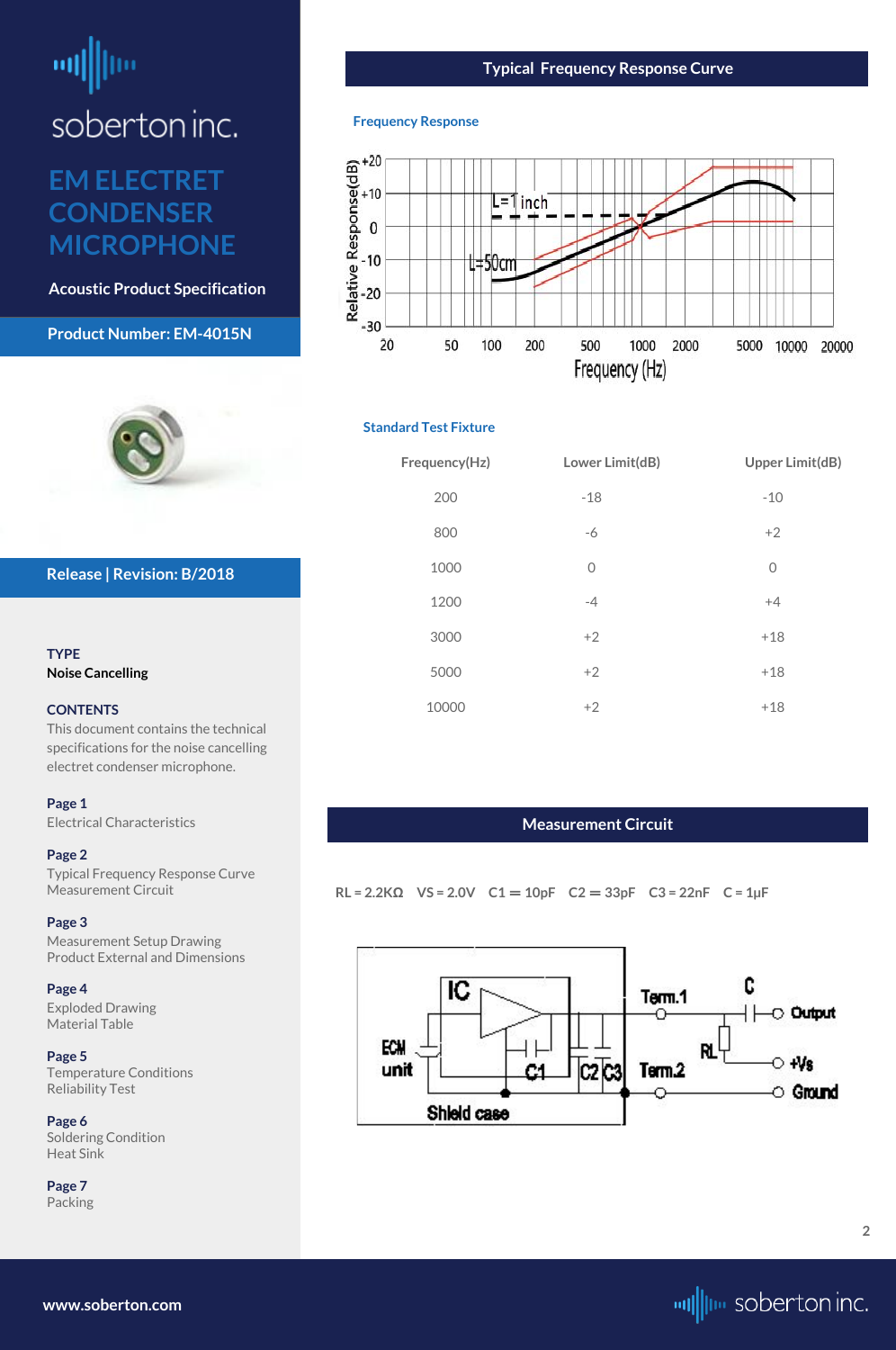### <span id="page-2-0"></span>**EM ELECTRET CONDENSER MICROPHONE**

**Acoustic Product Specification**

### **Product Number: EM-4015N**



**TYPE Noise Cancelling** 

### **CONTENTS**

This document contains the technical specifications for the noise cancelling electret condenser microphone.

**[Page 1](#page-0-0)** [Electrical Characteri](#page-0-0)stics

### **[Page 2](#page-1-0)**

[Typical Frequency Response Curve](#page-1-0) [Measurement Circuit](#page-1-0)

### **Page 3**

Measurement Setup Drawing Product External and Dimensions

### **[Page 4](#page-3-0)**

[Exploded Drawing](#page-3-0) 





[Material Table](#page-3-0)

**[Page 5](#page-4-0)** [Temperature Conditions](#page-4-0) [Reliability Test](#page-4-0)

**[Page 6](#page-5-0)** [Soldering Condition](#page-5-0) [Heat Sink](#page-5-0)

**[Page](#page-6-0) 7** [Packing](#page-6-0)



### **Release | Revision: B/2018**

**[www.soberton.com](http://www.soberton.com)**



### **Measurement Setup Drawing**



### **Product External and Dimension**

Unit: mm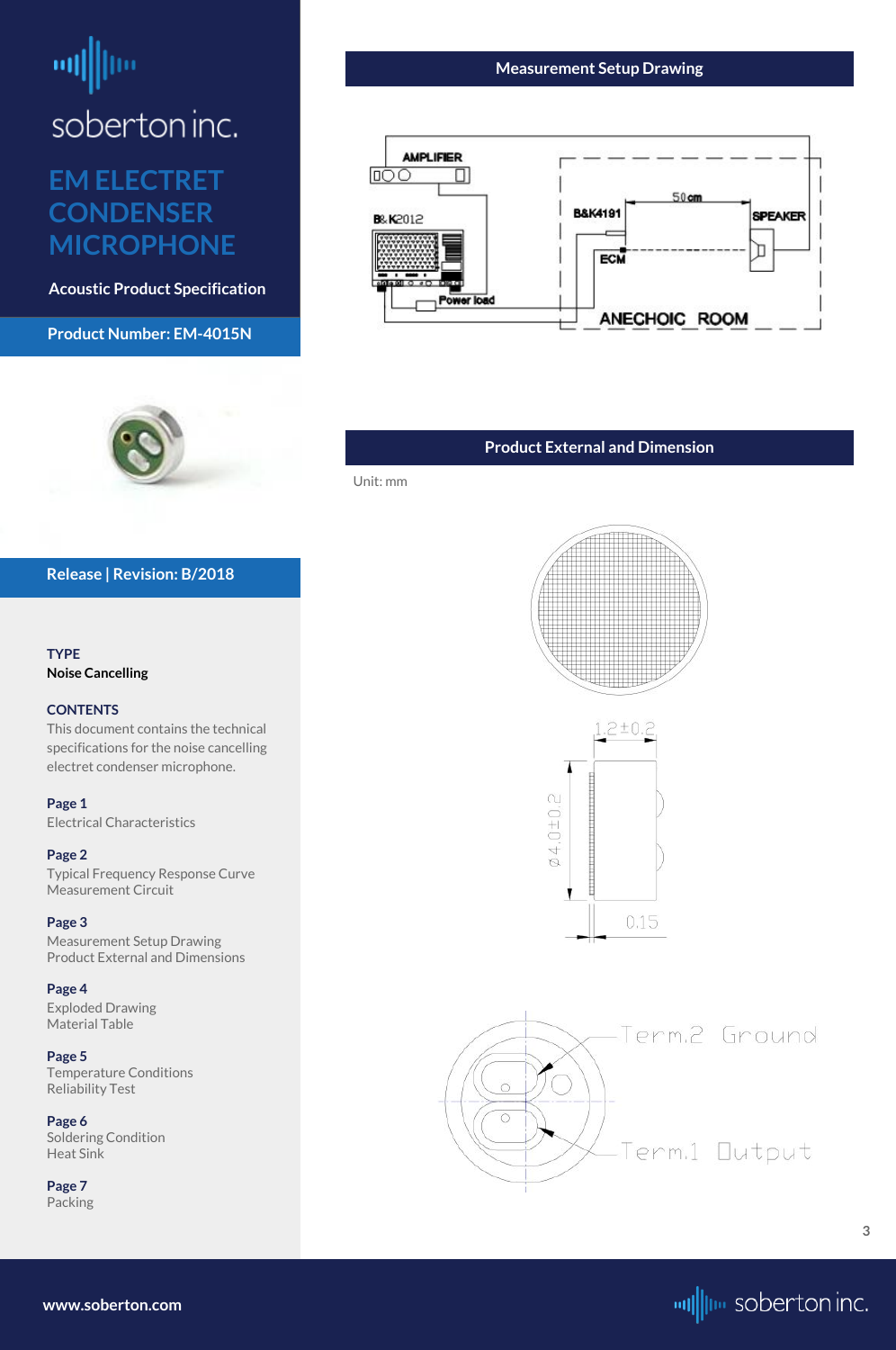## <span id="page-3-0"></span>million

soberton inc.

### **EM ELECTRET CONDENSER MICROPHONE**

**Acoustic Product Specification**

### **Product Number: EM-4015N**



| <b>TYPE</b>                                                                     | No.                        | <b>Part Name</b>      | <b>Material</b>          | <b>Quantity</b> | <b>Remark</b> |
|---------------------------------------------------------------------------------|----------------------------|-----------------------|--------------------------|-----------------|---------------|
| <b>Noise Cancelling</b>                                                         | $\mathbf 1$                | Dustproof             | Non-Weave Cloth          | $\mathbf 1$     |               |
| <b>CONTENTS</b>                                                                 |                            | Gauze                 |                          |                 |               |
| This document contains the technical<br>specifications for the noise cancelling | $\overline{2}$             | Case                  | Al & Mg Alloy            | $\mathbf 1$     |               |
| electret condenser microphone.                                                  | $\ensuremath{\mathcal{S}}$ | Diaphragm             |                          | $\mathbf 1$     |               |
| Page 1<br><b>Electrical Characteristics</b>                                     | 4                          | Spacer                |                          | $\mathbf 1$     |               |
| Page 2                                                                          | 5                          | Chamber               |                          | $\mathbf 1$     |               |
| <b>Typical Frequency Response Curve</b><br><b>Measurement Circuit</b>           | 6                          | <b>Electret Plate</b> |                          | $\mathbf 1$     |               |
| Page 3                                                                          | 7                          | <b>Copper Ring</b>    |                          | $\mathbf 1$     |               |
| <b>Measurement Setup Drawing</b><br><b>Product External and Dimensions</b>      | 8                          | PCB                   | $FR-4$                   | $\mathbf 1$     |               |
| Page 4                                                                          | 9                          | Capacitors            |                          | $\mathbf 1$     | 33pF+22nF     |
| <b>Exploded Drawing</b><br><b>Material Table</b>                                | 10                         | <b>FET</b>            | Built in 10pF capacitors | $\mathbf{1}$    |               |
| Page 5<br><b>Temperature Conditions</b><br><b>Reliability Test</b>              |                            |                       |                          |                 |               |
| Page 6<br><b>Soldering Condition</b><br>Heat Sink                               |                            |                       |                          |                 |               |
| Page 7<br>Packing                                                               |                            |                       |                          |                 |               |
|                                                                                 |                            |                       |                          |                 |               |
|                                                                                 |                            |                       |                          |                 |               |

### **Release | Revision: B/2018**

**www.soberton.com**



### **Exploded Drawing and Material Table**

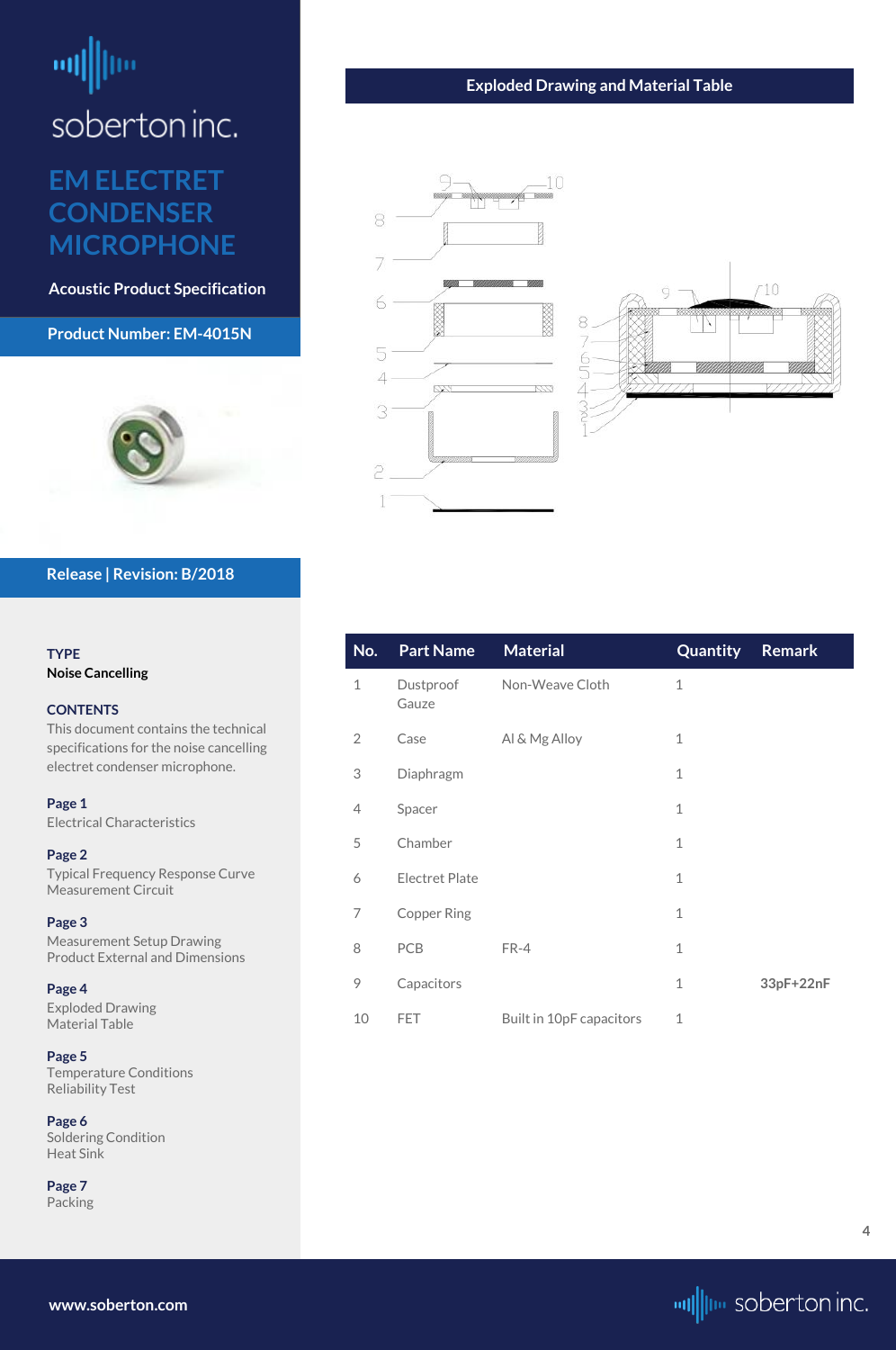## <span id="page-4-0"></span>**EM ELECTRET CONDENSER MICROPHONE**

**Acoustic Product Specification**

### **Product Number: EM-4015N**



**TYPE Noise Cancelling** 

### **CONTENTS**

This document contains the technical specifications for the noise cancelling electret condenser microphone.

**[Page 1](#page-0-0)** [Electrical Characteri](#page-0-0)stics

**[Page 2](#page-1-0)** [Typical Frequency Response Curve](#page-1-0) [Measurement Circuit](#page-1-0)

**[Page 3](#page-2-0)** [Measurement Setup Drawing](#page-2-0) [Product External and Dimensions](#page-2-0)

**[Page 4](#page-3-0)** [Exploded Drawing](#page-3-0) 

[Material Table](#page-3-0)

### **Page 5**

Temperature Conditions Reliability Test

**[Page 6](#page-5-0)** [Soldering Condition](#page-5-0) [Heat Sink](#page-5-0)

**[Page](#page-6-0) 7** [Packing](#page-6-0)

-40°C, 30 minutes  $\leftrightarrow$  +80°C, 30 minutes, repeated 10 cycles  $\rightarrow$ room temperature, 3 hours.

### **Release | Revision: B/2018**

**www.soberton.com**



### **Reliability Test**

 $-40^{\circ}C \leftrightarrow +20^{\circ}C \leftrightarrow +85^{\circ}C \leftrightarrow +20^{\circ}C \leftrightarrow -40^{\circ}C$ (2h) (0.5h) (2h) (0.5h) (2h) (0.5h) (2h) (0.5h) (2h) for 10 cycles.

After each of the following tests, the sensitivity of the microphone should be within ±3dB of initial sensitivity after 3 hours of conditioning at 20℃.

**Frequency :** 10Hz~55Hz

**Amplitude:** 1.52mm

**Change of Frequency :** 1 octave/min

2 hours in each of axis

### **High Temperature Test**

+85℃ for 240 hours.

### **Low Temperature Test**

-40℃ for 240 hours.

### **Humidity Test**

90%~95%RH,+60°C for 240 hours.

### **Thermal Shock Test**

### **Temperature Cycles**

### **Packing Drop Test**

**Height:** 1.5m

**Procedure:** 5 times from each of axis

### **Electrostatic Discharge**

Tested to IEC61000-4-2 level 3:

**a) Contact Discharge:** The microphone shall operate normally after 10 discharges to is 6KV DC and the discharge network is 150pF and 330Ω.

**b) Air Discharge:** The microphone shall operate normally after 10 discharges to is 8KV DC and the discharge network is 150pF and 330Ω

### **Operating Temperature Range**

-40℃~+85℃

### **Storage Temperature Range**

-40℃~+85℃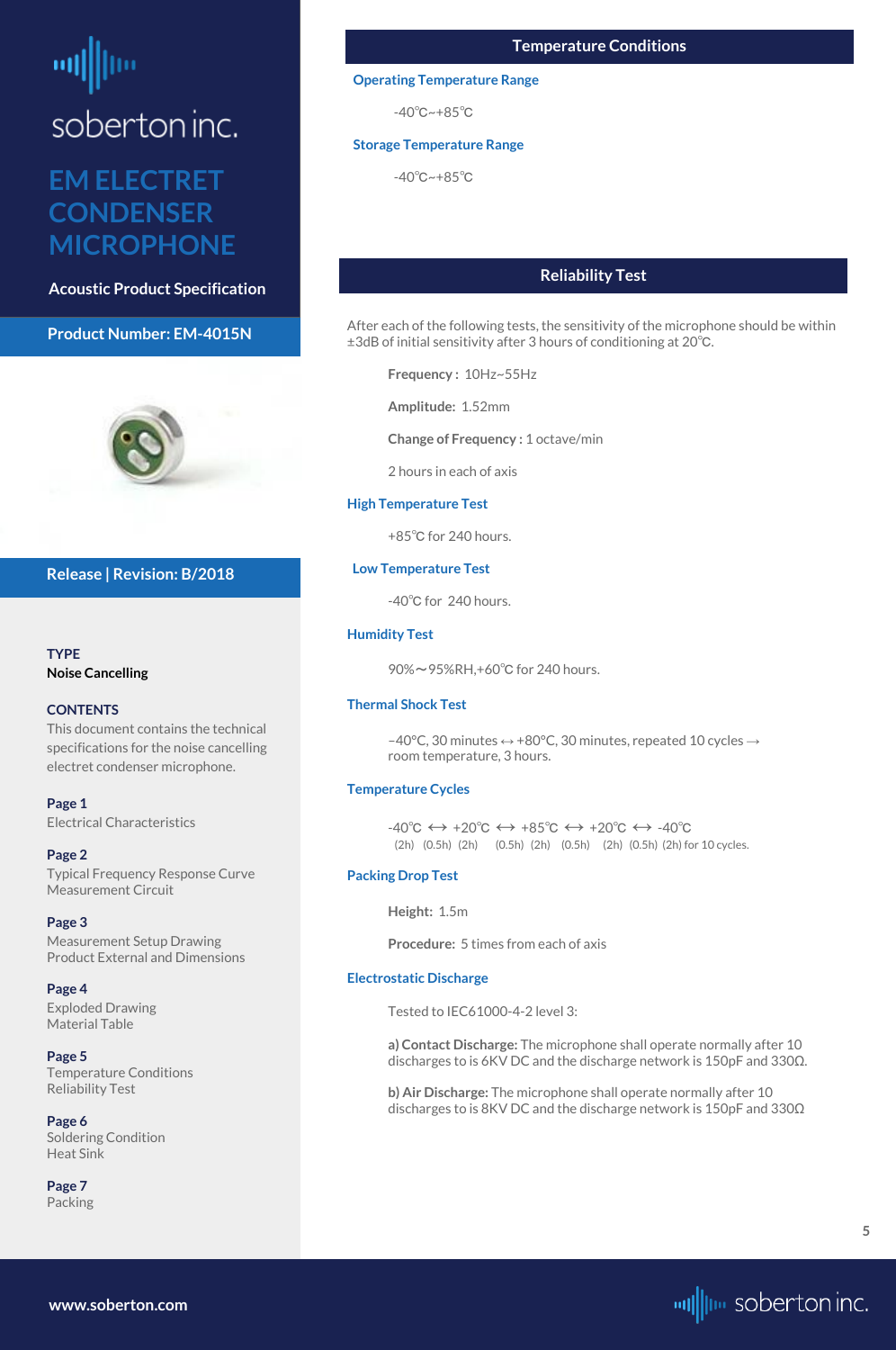### <span id="page-5-0"></span>**EM ELECTRET CONDENSER MICROPHONE**

**Acoustic Product Specification**

### **Product Number: EM-4015N**



**TYPE Noise Cancelling** 

### **CONTENTS**

This document contains the technical specifications for the noise cancelling electret condenser microphone.

**[Page 1](#page-0-0)** [Electrical Characteri](#page-0-0)stics

**[Page 2](#page-1-0)** [Typical Frequency Response Curve](#page-1-0) [Measurement Circuit](#page-1-0)

### **[Page 3](#page-2-0)** [Measurement Setup Drawing](#page-2-0) [Product External and Dimensions](#page-2-0)

**[Page 4](#page-3-0)** [Exploded Drawing](#page-3-0)  [Material Table](#page-3-0)

**[Page 5](#page-4-0)** [Temperature Conditions](#page-4-0) [Reliability Test](#page-4-0)

**Page 6** Soldering Condition Heat Sink

**[Page](#page-6-0) 7** [Packing](#page-6-0)

### **Release | Revision: B/2018**

**www.soberton.com**



### **Soldering Condition**

We suggest using anti-static welding machine which can control soldering temperature automatically.

Soldering temperature should be controlled under 320℃ and soldering time for each terminal should be 1~2 seconds.

Microphone should be fixed on the metal block (heat sink), which has high radiation effects, and heat sink shall contact with MIC tightly.

Microphone may easily be destroyed by the static electricity. The countermeasure for eliminating the static electricity shall be by grounding the worktable and operator.

### **Heat Sink**

Shape of heat sink



Shape of hole at fixed part